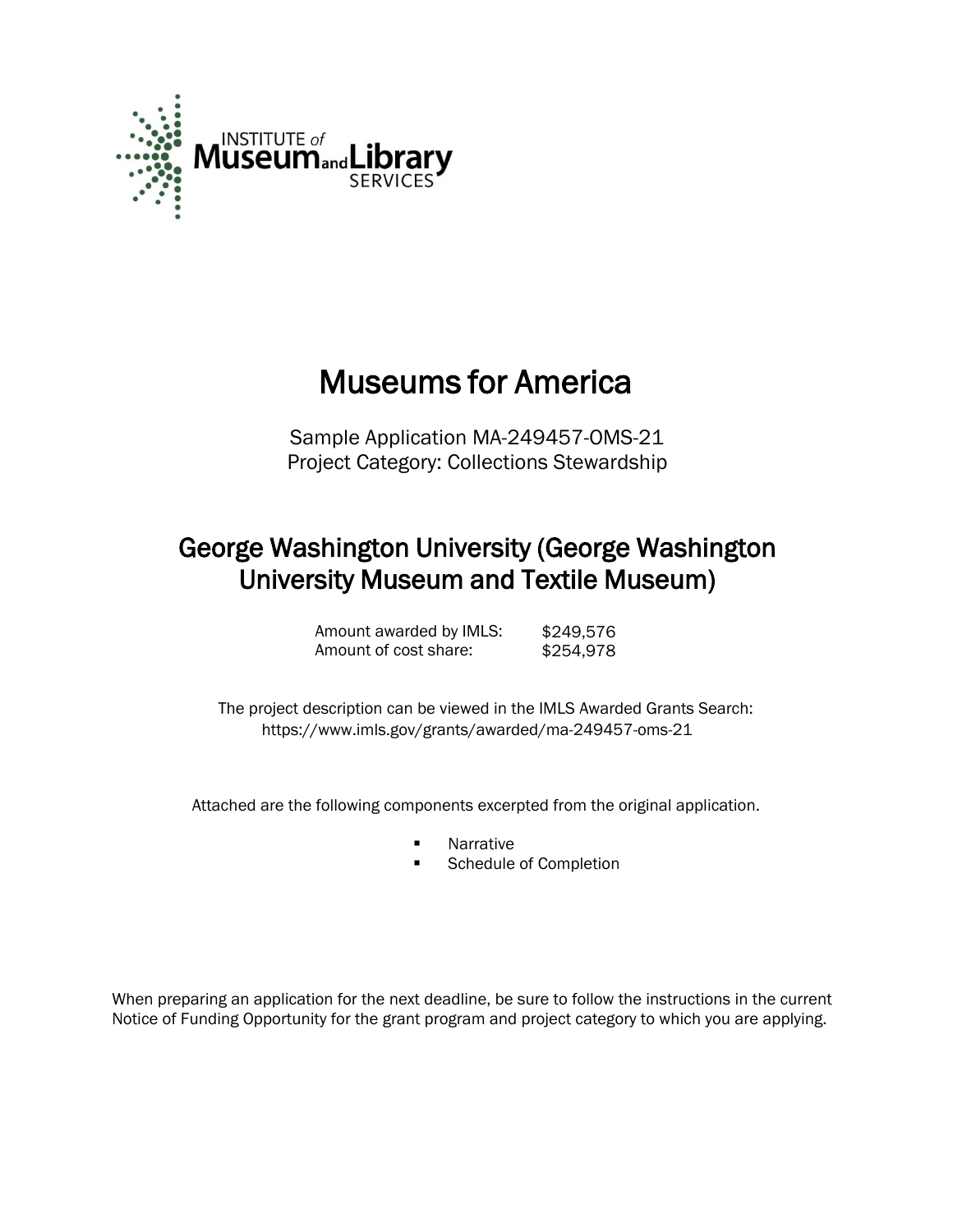#### **NARRATIVE**

#### **1. PROJECT JUSTIFICATION**

**Proposed project:** The George Washington University (GW), on behalf of the George Washington University Museum and The Textile Museum, requests \$249,575.88 from the Institute of Museum and Library Services (IMLS) to expand digital access to textiles in The Textile Museum Collection that represent the cultural heritage of peoples across the globe, making them available for public study and appreciation. With one-third of The Textile Museum Collection expected to be digitally accessible by mid-2021, the museum seeks IMLS grant funding to digitize an additional 4,000 textiles, bringing the total number of online records to 10,000 – nearly half of The Textile Museum Collection – by autumn 2023. This two-year grant project will support The Textile Museum's mission "to expand public knowledge and appreciation of the artistic merits and cultural importance of the textile arts" by making it easier for the public and staff to access data on The Textile Museum Collection using the internet. The project will also support the development of future museum professionals by hiring GW graduate students as assistants for the digitization project, providing them with meaningful hands-on museum experience.

The proposed grant project builds on a collections digitization effort begun in 2015, aimed to expand public access to the museum's collections. The following are the goals established for this next phase of the initiative:

- 1. *To expand access to The Textile Museum Collections by increasing the number of digital photographs of collection objects.* A full-time staff collections photographer, supported by a student to assist with object handling, will shoot and process high-resolution images of collection objects. Weekly photo shoots will take place in the photography studio at the museum's Avenir Foundation Conservation and Collections Resource Center, which was custom designed and equipped for photographing textiles. While recent efforts have focused on easy-to-shoot objects that quickly boosted volume of records available online, this phase of the project will focus on collection objects that are particularly challenging to photograph. New images will be uploaded to the museum's collections management system, MuseumPlus, and its accompanying online portal, go.gwu.edu/collections.
- 2. *To further increase efficiency in the museum's collections stewardship, curatorial research and scholarship, exhibition development, and faculty and student support, by bringing together decades of object research and history into a single digital repository.* A student cataloger(s), in consultation with curatorial and collections staff, will review and edit metadata for 4,000 object records to achieve better consistency with the textile-specific controlled vocabulary designed by the museum over many years. To complete any missing data fields, the cataloger will search through museum files and publications and confer with curators to enhance object records before online publication.
- 3. *To increase the discoverability of collection records through partnerships with aggregator websites that reach international audiences.* Creating linkages with central repositories of art and humanities collections will make The Textile Museum Collection more discoverable by the public and scholars. The museum will partner with Google Arts and Culture, joining 2,000 institutions whose collections are publicly available through Google's platform. To reach academic faculty and students beyond GW, the museum will upload its digital collections to the ArtStor Digital Library.
- 4. *To advance the museum's commitment to supporting the development of future museum professionals.* Involving students in the collections digitization project will allow the museum to offer hands-on experience with collections management and digitization to students who are currently pursuing master's degrees at GW in museum studies, art history, and other museum-related disciplines. As they embark on their careers, these students will impact and inform future collections management, stewardship, and interpretation practices in other cultural institutions.

By the end of the grant period, the museum will expand its searchable, online database by an additional 4,000 collection records representing textiles of cultural, historical, and artistic significance. Each online record will include digital images, making further progress toward the goal of having at least 75% of the collection objects online by The Textile Museum's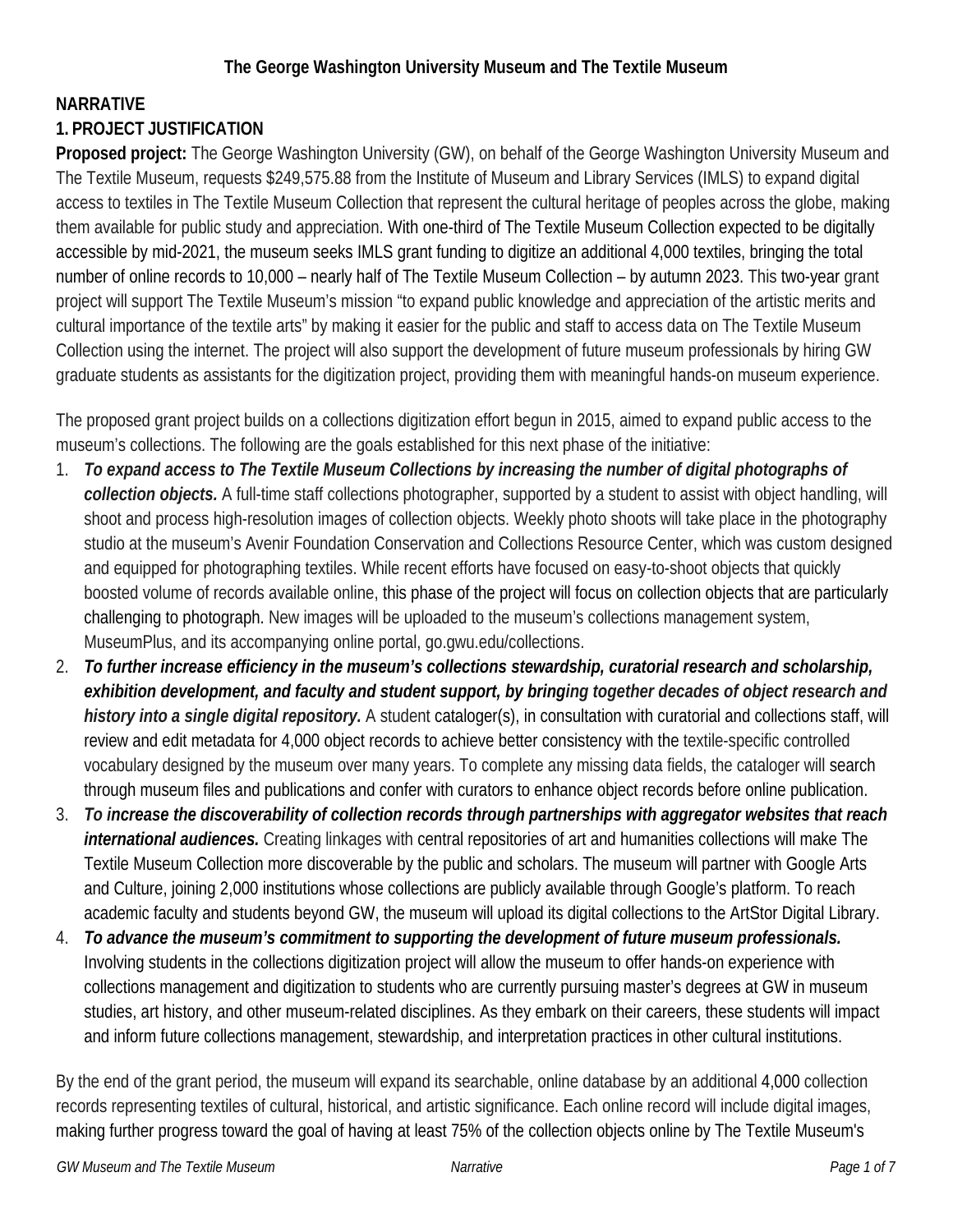centennial in 2025. In addition to high-resolution images, each record will contain comprehensive data on the object's origin, date, measurements, style, material, structure/technique, and its exhibition and/or publication history. Website users will be able to email museum staff to share further knowledge about collection objects for possible addition to the data record.

Through its Collections Stewardship program category, IMLS recognizes the importance of exemplary stewardship of museum collections and the potential for technology to facilitate discovery of knowledge and cultural heritage. With support from IMLS, this digitization project will meet these Museums for America program goals by enabling greater and wider use of the museum's collections, not only by museum staff, but also by the GW community, scholars, artists, collectors, and the general public. Through digital technology, the museum will engage local, national, and international audiences in using the collection as a means to discover knowledge and cultural heritage through the universal medium of textiles.

**Project background and need:** Founded in 1925 by collector George Hewitt Myers, The Textile Museum leverages its collections, exhibitions, publications, and educational programs in effort to expand public knowledge and appreciation of textiles as an art form and as a vehicle for building cross-cultural awareness. At the core of the museum's work is the belief that textiles are windows to cultural diversity and should be studied and appreciated as artistic expressions of cultural, political, religious, and social identities. The Textile Museum Collection includes more than 21,000 textiles dating from 3,000 B.C.E. to the present. They represent societies from around the globe, including the Middle East, Asia, Africa, and the Americas. Many of these artworks are especially important in that they represent the cultural heritage of indigenous peoples whose traditional ways of life are at risk of disappearing. The museum also has a small but growing collection of fiber works by American contemporary artists who are inspired by global textile traditions.

In 2012, The Textile Museum became affiliated with the George Washington University. Through this affiliation, The Textile Museum moved from its historic home in Washington, D.C.'s Kalorama neighborhood to a brand new museum facility on GW's main campus in the Foggy Bottom neighborhood, located five blocks from the White House. It reopened to the public in 2015 as the George Washington University Museum and The Textile Museum. The Textile Museum Collection, which is on perpetual loan to the university, is now housed in the Avenir Foundation Conservation and Collections Resource Center, a state-of-the-art facility on GW's Virginia Science and Technology Campus. In addition to its continued public service, the museum has also become a valued university resource for teaching, learning, research, and campus community building.

To fulfill the museum's potential as a resource for teaching and research for the GW community and the public, full digital access to the collection is of paramount importance, especially given the following constraints that limit in-person access:

- When on view in the galleries, textiles are susceptible to permanent damage from light exposure. Their fragile nature also makes them labor intensive to prepare for display. For these reasons, the museum's galleries exhibit only a small number of objects from The Textile Museum Collection at once, and only for short periods.
- The collection is housed off site at the Avenir Foundation Conservation and Collections Resource Center, located 33 miles from GW's main campus. Although researchers can study objects from the collection there by appointment, the Avenir Center's location is a barrier for many researchers. Additionally, the museum's curators are physically separated from the collections facility, resulting in their higher reliance on collections photography for exhibition planning.
- It is challenging for GW faculty to design curricula and student research projects that leverage The Textile Museum Collection without having broader digital access to explore the range of objects in the full collection.
- In the past year, the COVID-19 pandemic has fundamentally transformed the ways that the international museum community is reaching audiences, bringing new urgency to digital methods of audience engagement and public service.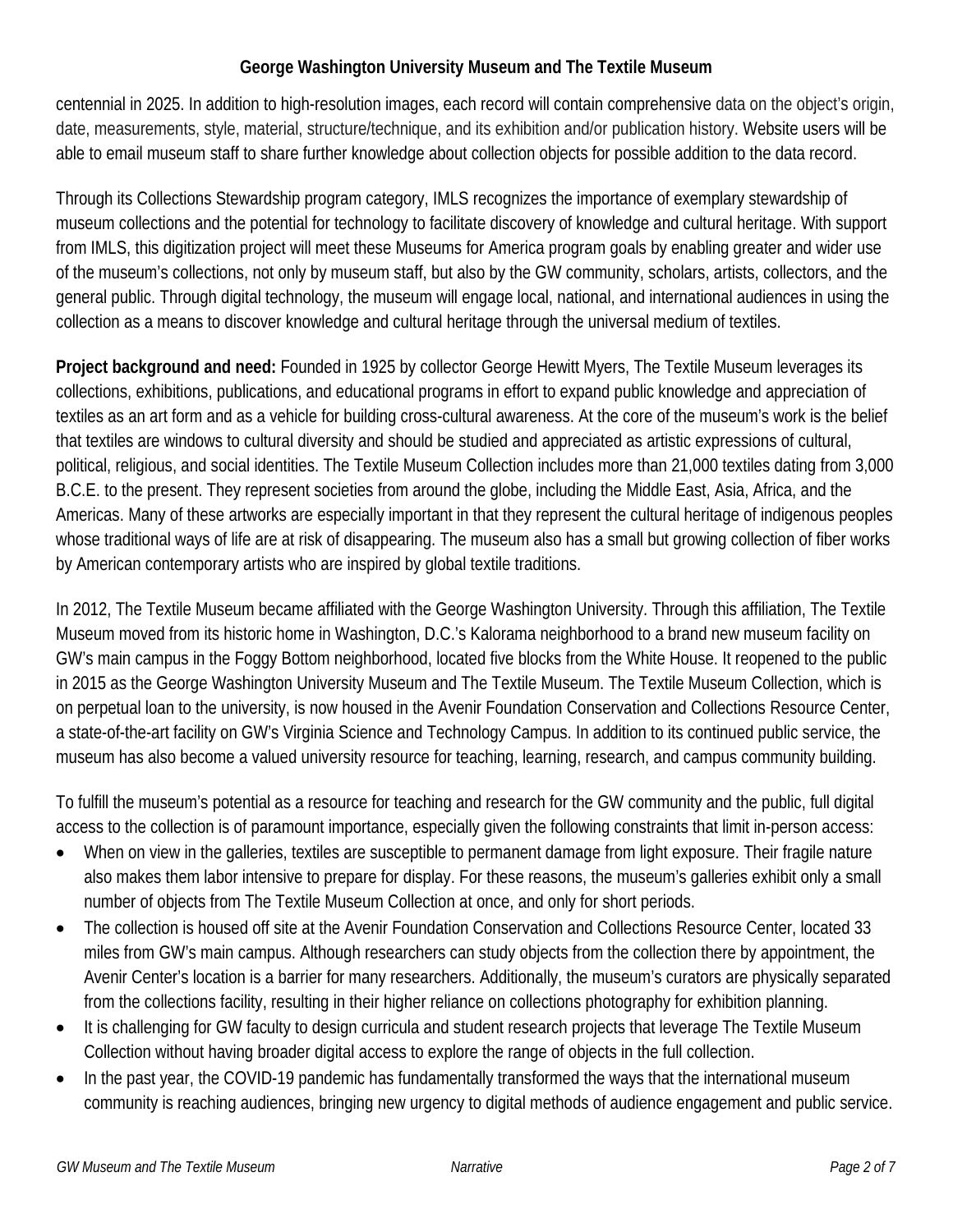To meet demand for increased and easier access to collections data by museum staff, GW faculty and students, and the public, in 2015 the museum began a major digitization initiative. First, a pilot project from December 2015 to June 2016, supported by a \$100,000 gift from a former trustee, helped to establish a process for photographing collection objects in the new Avenir Center's photography studio. It also tested photography equipment options before long-term investment. The pilot project taught the staff valuable lessons about equipment, staffing, workflow, and technique for photographing large and small objects; for example, some objects are better shot from the catwalk, while other objects are better shot from the ground using a customized boom. The pilot project resulted in digital photography for 8% of The Textile Museum Collection.

Next, in 2017 the museum used accumulated reserve funds to purchase a new collections management system (CMS). The staff selected MuseumPlus, a product of Zetcom, to replace the museum's legacy Argus system. Unlike Argus, which was accessible only from specific workstations in the museum staff offices, MuseumPlus is cloud-based and gives museum staff with login credentials access to collection records from any internet-enabled device. MuseumPlus also has the added functionality of a public-facing online portal, MuseumPlus Online. This new opportunity to share the museum's collections online with the public at large underscored the need to further grow the archive of digital photography of collection objects.

After building an efficient process for digitizing the collection based on experience gained through the pilot project, the museum was awarded an IMLS Museums for America grant for a 2018-21 project to digitize another 25% of The Textile Museum Collection. Grant funds supported a full-time collections photographer, which the pilot project had proved to be more economical and efficient than using a contract photographer. Grant funds also supported graduate student assistants to help with object handling and cataloging. Over the course of this grant project, the museum was able to hire six students, each of whom gained hands-on training and experience working with museum objects and databases. With current grant funds due to run out in spring 2021, new funding is critical to retain the collections photographer and student assistants and make further progress on digitization.

Through the combined efforts of the digitization team, in December 2019 the museum launched a collections web portal, **go.gwu.edu/collections**, giving the public free access to collection data for the first time. **Supporting Document 1** shows the public view and back-end view for two sample object records. As of October 2020, the museum has photographed, digitized, and posted over 5,000 objects to the site, and is on track to have 6,000 digital records available by mid-2021. By emailing the museum staff via the website, public users can submit feedback on their experience using the site and/or share knowledge relevant to individual collection objects that curators might use to enhance the data record.

Aside from addressing the need for digital photography, the digitization effort provides an opportunity to review object records for any inconsistent or missing data, so that records are as clean as possible for public release. The cataloging process includes updating metadata such as accession number, credit line, country of origin, use, culture, style, materials, structure/technique, measurements, publication history, and exhibition history. In addition to the public benefit, having data records as clean and updated as possible ensures that all museum staff have a single source for finding object information.

The next group of objects prioritized for the digitization effort, and the focus of this proposed grant project, are those that are particularly challenging to photograph. These include ancient or large-scale textiles that are very fragile and require more precise collections care and handling. The museum also seeks to finish digitizing its holdings of Islamic fragments, a grouping begun but not completed during the 2018-21 project. The next phase of the initiative will also digitize new accessions since 2020. Another priority group is objects slated for upcoming exhibitions, including an exhibition of the 100 most important collection objects that is being planned to celebrate The Textile Museum's centennial in 2025.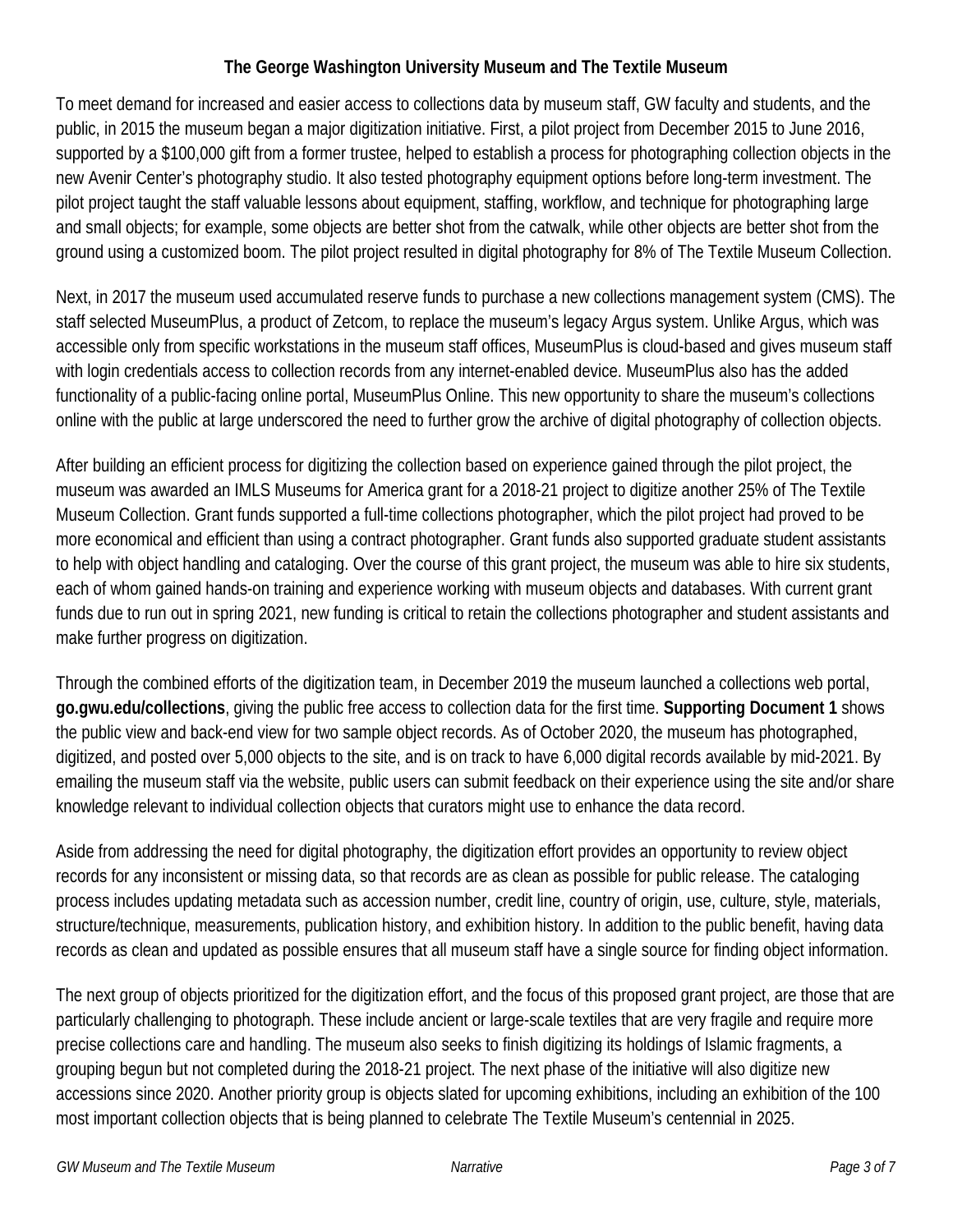To date, digitization efforts have focused on sharing the collections through the museum's own website. Scholars and the public who wish to explore The Textile Museum Collection must proactively find the site, meaning its reach is somewhat limited. In this next phase of the digitization initiative, the museum will establish partnerships with aggregator sites that will increase the discoverability of the collections. The museum will partner with Google Arts and Culture, joining 2,000 cultural institutions worldwide that have made their collections available to the public through Google's platform. The museum will also upload its digital collections to the ArtStor Digital Library, joining ArtStor's 300 international partner organizations. Another website identified for linkage is Museum With No Frontiers, which has a digital repository for international carpet art.

**Audiences benefiting from the project:** Four primary groups will gain far-reaching benefits from the project:

- 1. *Museum personnel:* For museum staff who use the collections database to conduct their daily work—especially the registrars, conservators, and curators—having access to digital photography and comprehensive data for a larger percentage of the collection will boost efficiency in the care, study, exhibition, and publication of these collections.
- 2. *GW community:* Having a larger percentage of the museum collections available online will facilitate access by the GW academic community to support research, teaching, and learning. Faculty and their students will be able to use textiles in the collection to investigate a broad range of subjects including art, history, politics, religion, economics, and chemistry. A key group of students to benefit from the project is graduate students in GW's museum studies program, which is known internationally for its strength in collections management training. During the grant period, students will gain valuable field training by assisting with object handling, digital photography, and cataloging. This training in collections management best practices will be transmitted to organizations far and wide when these emerging professionals accept roles in collections management and curatorial departments in museums locally, nationally, and internationally. The museum is particularly committed to engaging students from diverse backgrounds.
- 3. *Outside scholars and curators:* Expanding access to collections data to outside scholars and curators, especially those based in distant regions of the globe, will in turn provide public benefit, expanding textile knowledge and appreciation through international publications and exhibitions that include Textile Museum Collection objects. The availability of the collections online will enable the museum to advance the rapidly evolving field of textile studies.
- 4. *Local, national, and international audiences:* By publishing an additional 4,000 object records online, this project will enable the public worldwide to enjoy free access to The Textile Museum Collection. This includes access by those from the global cultures represented in the collection who can help to preserve and share the heritage of indigenous peoples.

**Intended results:** This project seeks to leverage IMLS's initial investment in creating a process and platform for sharing The Textile Museum Collection digitally. It will result in 4,000 additional textiles – another 19% of the collection – accessible online. Each data record will have a high-quality image(s) and object information including accession number, credit line, country of origin, use, culture, style, materials, measurements, structure/technique, and publication and exhibition history.

Growing the number of collection records publicly available online will offer scholars, collectors, connoisseurs, and artists an expanded resource for study and appreciation of historical and contemporary global textiles and the diverse cultures who create them. The growth in digital object records will also increase efficiency in the museum's collections stewardship activities, including collections management, conservation, and collection development. It will also benefit curatorial research, the production of scholarship, the development of new exhibitions, and efforts to support academic curricula.

By involving students, the project will also result in a new set of future museum professionals who have training in digitization. As they move forward with their careers, these students will go on to impact and inform future collections management, stewardship, and interpretation practices in other cultural institutions. The museum has succeeded in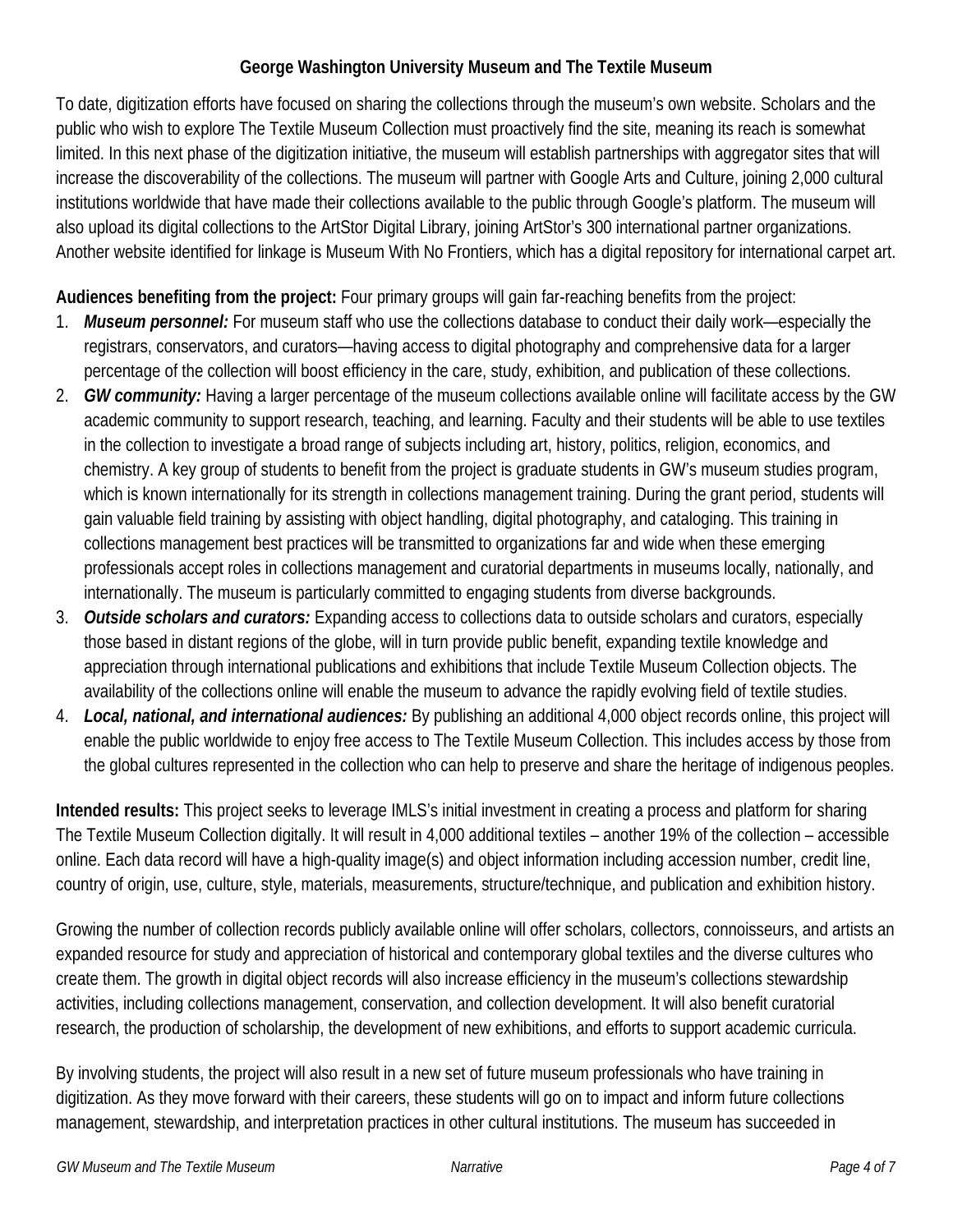recruiting and training students from diverse backgrounds, including varied racial identity, ethnic identity, gender identity, and military service. In filling the grant positions, the museum will seek to recruit students who bring diverse perspectives to the George Washington University Museum and The Textile Museum, and to the museum field at large.

**Advancing the institution's strategic plan:** Expanding online access to the collection directly advances the museum's top strategic goal: to broaden the intellectual reach of The Textile Museum by making its collection accessible to researchers and the public. Secondly, by engaging students, the project advances the goal of cultivating future museum professionals.

#### **2. PROJECT WORK PLAN**

**Project Activities:** The following activities will take place during the grant period:

**September 2021 – October 2021:** The museum's Registrar, who serves as Project Director, will work with the Collections Photographer and the curators to finalize the list of objects to be digitized and organize it into shoot categories. The museum will also advertise the position of Collections Resident with GW's student employment office and interview candidates. The student hired will be a current or recent graduate student with career aspirations working with collections, ideally enrolled in the GW museum studies program. The hiring process, from advertisement to onboarding, takes 4-8 weeks. The Registrar and Collections Specialist will then perform a month-long training for the Collections Resident on object handling, care, and tracking. The Collections Photographer will review the photography process with the Collections Resident and provide learning opportunities related to image processing and equipment calibration.

**October 2021 – August 2023:** The Collections Photographer and the Collections Resident will photograph collection objects two days (16 hours) per week. When needed, the Collections Specialist and/or Registrar will assist with object handling and staging for larger or more fragile objects. During the three days per week not spent shooting, the Collections Photographer, assisted by the Collections Resident when possible, will clean up and process images, embed metadata, name files, store them on the museum's dedicated photography drive, and upload JPEG files and details to MuseumPlus. A detailed workflow that has been established for these tasks is documented in **Supporting Document 2.** 

**February 2022 – April 2022:** The Registrar will advertise the position of Curatorial Resident with GW's student employment office. The Registrar and Senior Curator will oversee interviewing and hiring this position, to be filled by a current or recent graduate student(s) with museum and research aspirations, ideally from a GW graduate program in museum studies, anthropology, or art history. Once hired, the Senior Curator will oversee the Curatorial Resident's training. Together, the Senior Curator, Curator, and Curator of Contemporary Art will provide training on research techniques with specific attention to textile cataloging practices. Due to student schedules, the museum expects the Curatorial Resident role will be filled by one or more students over the grant period. For each student hired, there will be an onboarding and training period. **April 2022 – August 2023:** Over the course of five semesters, the Curatorial Resident will review object information in the MuseumPlus database and perform research in museum files and publications, in consultation with the curators, to enhance object records. Under the guidance of the Registrar and Sr. Communications & Marketing Manager, the Curatorial Resident will also link object records to aggregator sites, including Google Arts and Culture, ArtStor, and Museum With No Frontiers.

**Key project staff:** The project team will consist of the following staff members:

*Current Museum Staff:* The project director is **Tessa Lummis, Registrar** (MA, George Washington Univ.). She first joined the museum's collections staff in 2010, and was promoted to registrar in 2018. Ms. Lummis brings direct experience to this project, having overseen the museum's 2015-16 photography pilot project and the 2018-21 IMLS grant project.

Grant funds will support the full-time salary and benefits for **Breton Littlehales, Museum Collections Photographer** (BFA, RISD)**,** for two years. As a freelance photographer for over 40 years, Mr. Littlehales's clients have included National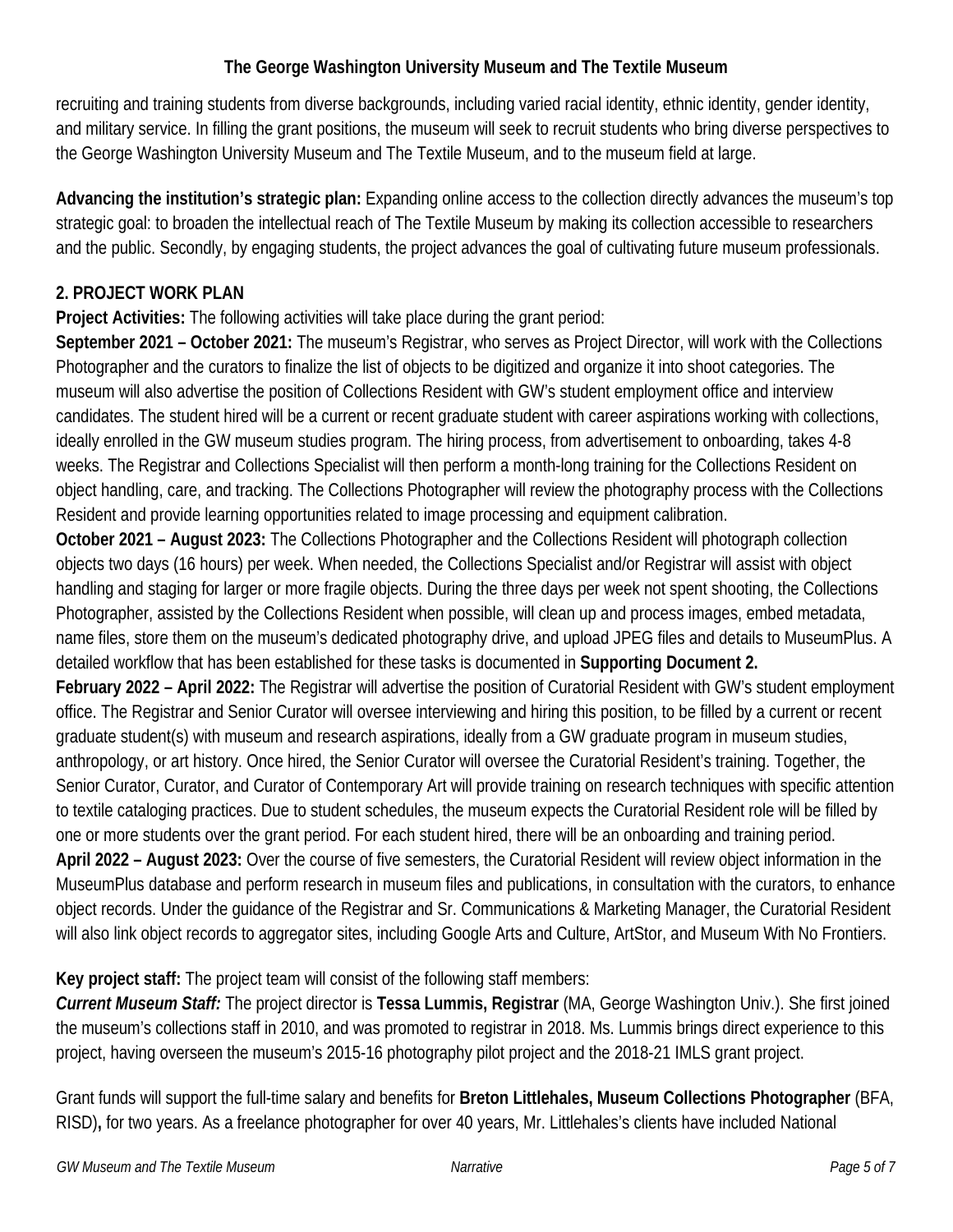Geographic, the Smithsonian, the U.S. Navy, and The Washington Post and Washingtonian magazines. The museum has benefited from Mr. Littlehales's expertise in all aspects of digital photography, including enhancing and cataloging files and establishing efficient workflows. This position is key to growing the archive of digital collection images available to the public; however, new funding is required for the museum to continue Mr. Littlehales's position beyond spring 2021.

**Caitlyn Kennedy, Collections Specialist** (MA, Georgetown Univ.), who joined the museum in 2019, will also provide staff support to the project. Specifically, she will assist with object handling before and after photography sessions.

Curatorial staff will oversee the enhancement of collections data records. **Sumru Belger Krody, Senior Curator for The Textile Museum Collection** (MA, Univ. of Pennsylvania)**,** is head of the curatorial department and oversees holdings from the Islamic World. **Lee Talbot, Curator for The Textile Museum Collection** (MA, PhD candidate, Bard Graduate Center), oversees holdings from East Asia. **Caroline Kipp, Curator for Contemporary Art** (MA, Harvard Univ.)**,** oversees the museum's small but growing collection of textiles from the mid-20th through early-21st centuries**.** Together, these curators bring 35 years of combined experience working with The Textile Museum Collection. The curators, who have experience supervising multiple student interns each semester, will also provide mentorship to the student curatorial resident. Work with data records on objects from the Americas will involve **Ann Pollard Rowe, Research Associate for Indigenous American Textiles** (MA, UC Berkeley). Ms. Rowe was The Textile Museum's former curator of Western Hemisphere Collections. An internationally recognized expert in Central and South American textiles, she has overseen the growth of the museum's collection from these regions over the past 45 years.

**Chita Middleton, Senior Communications and Marketing Manager** (MA, Univ. of Edinburgh), will assist with marketing the availability of the online collections to the public. Ms. Middleton has led the museum's communications department since 2014 and oversees the museum's digital communications strategy. She was a key member of the project team that launched the pilot collections web portal in 2019. Ms. Middleton will also work with Ms. Lummis to research, select, and partner with other digital repositories, including Google Arts and Culture, to increase the discoverability of collection records. d graduate student(s) in art history, anthropology, or a related discipline as a part-time **Curatorial Resident**. Over five semesters, the curatorial resident will review, format, enhance, and post digital records in MuseumPlus and partner websites Google Arts and Culture, ArtStor, and Museum With No Frontiers. Given the complexities with student schedules, it is likely that multiple students will serve in this role over the course of the grant period. Job descriptions for the student positions to be hired through the grant are included in the **Resumes** attachment.

**Organizational partner:** The George Washington University Museum and The Textile Museum is an entity of the George Washington University. The university supports the museum's facilities and provides operational support in accounting, IT, human resources, and a number of other areas. This project will benefit from these services; for example, GW's human resources department will assist with job postings, background checks, and other aspects of hiring project staff. Additionally, partnerships with GW academic departments such as museum studies and art history will help to identify students, especially those from backgrounds underrepresented in the museum profession, who can make positive contributions to the project while also enhancing their own career training.

**Required Resources:** This project requires the active involvement of staff from across the collections management, curatorial, and communications and marketing departments. Photographing collection objects requires specialized photography equipment that was purchased through a major gift from the Avenir Foundation. Technology necessary to host collections data includes the MuseumPlus collections management system and its public portal, MuseumPlus Online.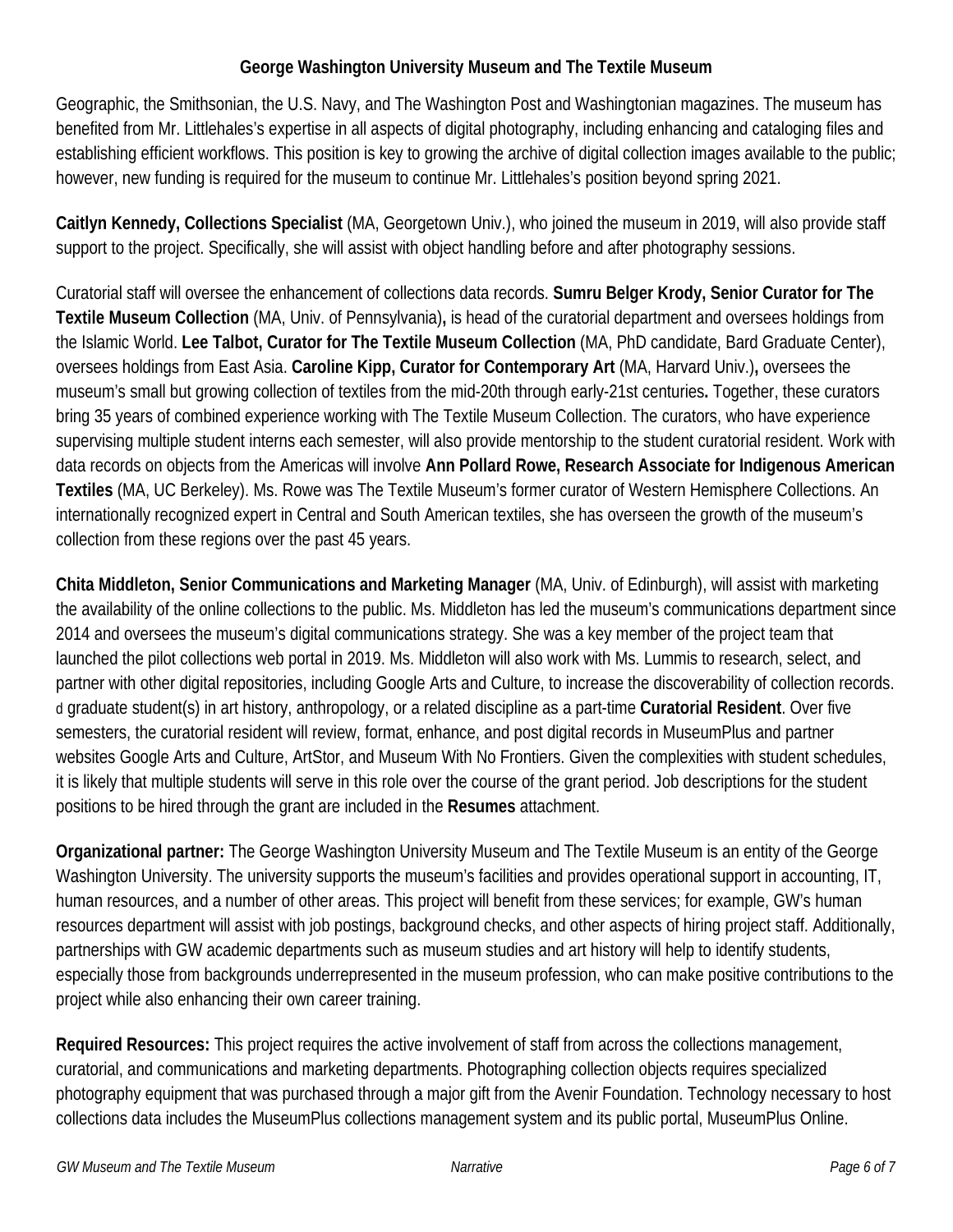#### **3. PROJECT RESULTS**

**Changing knowledge, skill, behavior, and attitudes:** This project will result in more complete collections data and images available in a single comprehensive collections management system, therefore allowing the museum staff to more efficiently care for collection objects and to share them with the public. Having more objects publicly accessible through the museum's website, and linked through well-known aggregator sites, will expand the reach of The Textile Museum Collection. This will result in students, scholars, artists, collectors, and textile connoisseurs having broader opportunities to learn from the artworks in the museum's holdings and to appreciate the diverse global cultures that these textiles represent. Research using collections data will be easier and more sophisticated, giving museum staff, GW faculty and students, and national and international scholars an improved search tool to explore the collection and include collection objects in future exhibitions, publications, and curriculum development.

This project will also provide lasting experience and training to future museum professionals, providing hands-on instruction in the process of digitization, object handling and photography, cataloging, data assessment and clean-up, and the skills and best practices for using a collections management system. Through this important work, museum staff will succeed in influencing the collections stewardship practices of GW alumni as well as the practices of the organizations where these museum professionals will bring their knowledge.

**Measuring success:** Project staff will review and evaluate the project on an ongoing basis. As project director, Registrar Tessa Lummis will assess digitization progress on a monthly basis and adjust metrics as necessary to more accurately reflect realistically achievable goals. She will meet with the collections photographer monthly to discuss workflow and make adjustments as necessary. They will meet at the end of the grant period to evaluate the project from the photography perspective. Ms. Lummis will also consult with curators on the progress of cataloging monthly and adjust metrics as necessary to more accurately reflect realistically achievable goals.

The key metric for success is to reach the goal of 4,000 new digital records by the end of the grant period. Throughout the project, the museum will track the number of objects photographed and the number of collections records updated. On an ongoing basis, public users will be able to submit feedback on their online database experience by sending an email to museum staff via the collections site. The museum will continue to measure its accessibility by tracking metrics on public use of the site. To measure the project's impact on GW's academic community, the museum will also track the number of faculty who are integrating the museum collections into their academic courses.

**Adding value to the field:** This project will add value to the field by granting global access to images and information on one of the most extensive collections of non-Western textile art in the United States, thus enhancing research and scholarship, and ultimately expanding knowledge and appreciation of the textile arts. In providing a training ground for graduate students in museum studies, art history, and other disciplines to work with collections, the project will also prepare emerging museum professionals with hands-on experience that they can carry to their future institutions.

**Resources to sustain project benefits:** To sustain the benefits of the project, museum staff must commit to continuing to review, update, and add new data records as scholarship expands. Additionally, while this project will make significant progress toward the museum's aspirations to have at least 75% of the collection digitized by The Textile Museum's centennial in 2025, the museum will need to seek additional funding to retain the collections photographer and student residents in order to continue object photography and digitization beyond the grant period.